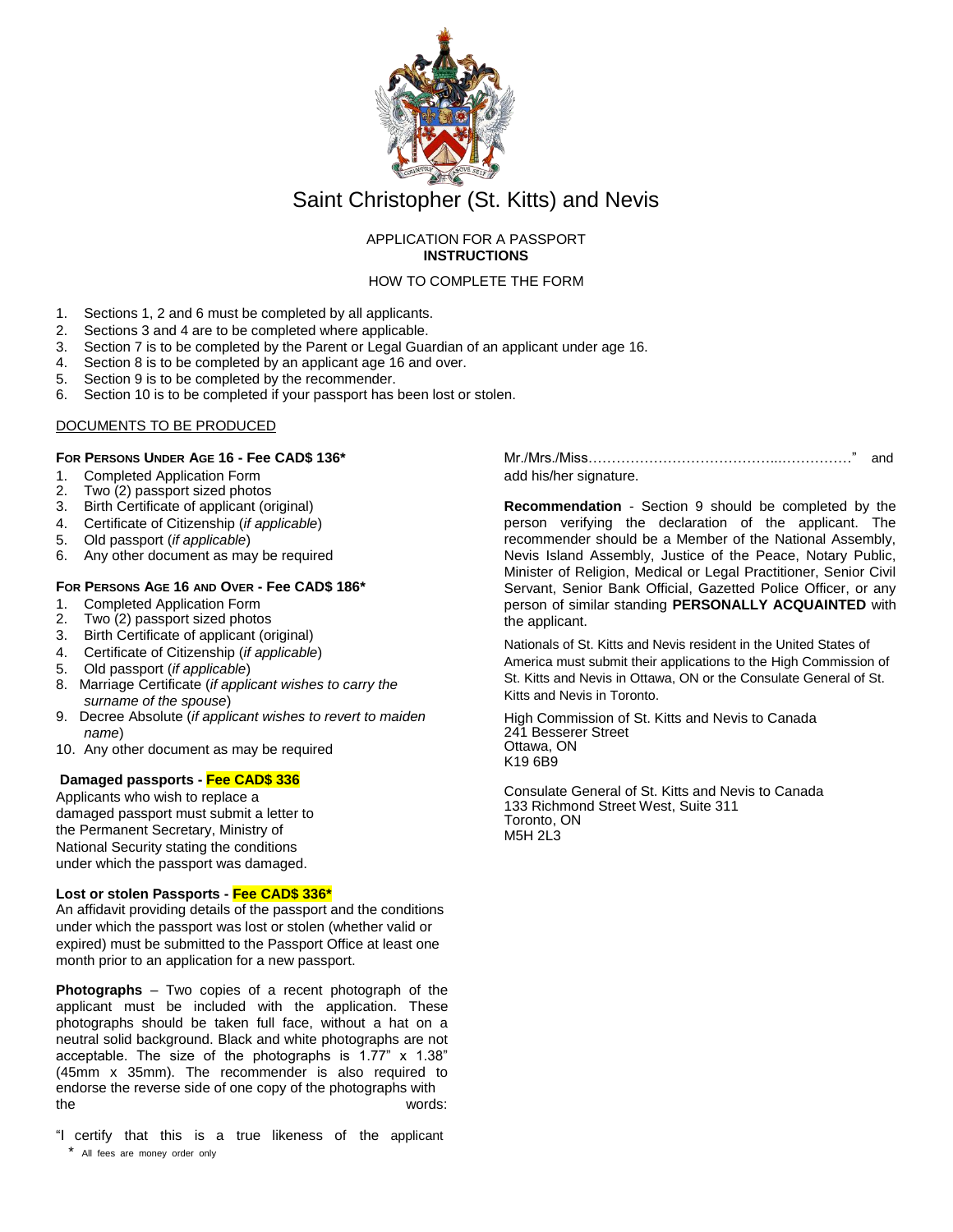| To avoid delay, answers to all relevant sections<br>should be completed in ink.<br>Please fill out the form in BLOCK CAPITALS.<br><b>APPLICATION NO</b><br>NOTE: Do not sign this form until you have read<br>all notes on page 1.<br><b>PASSPORT NUMBER</b><br>SIGNATURE<br>PHO |                                                                                                                                                       |                                                                                    |  |  |  |  |  |  |  |  |
|----------------------------------------------------------------------------------------------------------------------------------------------------------------------------------------------------------------------------------------------------------------------------------|-------------------------------------------------------------------------------------------------------------------------------------------------------|------------------------------------------------------------------------------------|--|--|--|--|--|--|--|--|
|                                                                                                                                                                                                                                                                                  | Application for Child under Age 16 [<br>Application for Adult [                                                                                       |                                                                                    |  |  |  |  |  |  |  |  |
| 1                                                                                                                                                                                                                                                                                | Surname<br>$[$ ]Mr<br>[ ]Mrs<br>]Ms [ ]Miss<br>$\Box$<br>Christian Names:                                                                             | Status:<br>] Single<br>] Married<br>] Widowed<br>1 Divorced<br>] Legally Separated |  |  |  |  |  |  |  |  |
|                                                                                                                                                                                                                                                                                  | Maiden Name: (if applicant is a woman who is or has been married)                                                                                     | Gender: [<br>] Male<br>Female                                                      |  |  |  |  |  |  |  |  |
|                                                                                                                                                                                                                                                                                  | Has name been changed otherwise than by marriage?<br>[ ] Yes<br>$[$ ] No<br>If so, state original name                                                | PERSONAL DESCRIPTION                                                               |  |  |  |  |  |  |  |  |
|                                                                                                                                                                                                                                                                                  | Place and country of birth<br>Date of Birth<br>Age last<br>birthday                                                                                   | Height:<br>Feet<br>Inches                                                          |  |  |  |  |  |  |  |  |
|                                                                                                                                                                                                                                                                                  | Occupation:                                                                                                                                           | Colour of eyes                                                                     |  |  |  |  |  |  |  |  |
|                                                                                                                                                                                                                                                                                  | Present address:                                                                                                                                      | Colour of hair                                                                     |  |  |  |  |  |  |  |  |
|                                                                                                                                                                                                                                                                                  | Usual place of residence:                                                                                                                             | Special peculiarities (visible):                                                   |  |  |  |  |  |  |  |  |
|                                                                                                                                                                                                                                                                                  | Contact numbers:                                                                                                                                      |                                                                                    |  |  |  |  |  |  |  |  |
| $\mathbf{2}$                                                                                                                                                                                                                                                                     | <b>CITIZENSHIP</b><br>Citizen of St. Kitts and Nevis by [<br>[ ]Descent [ ]Marriage [ ]Residence<br>[ ]Registration<br>[ ] Investment<br><b>Birth</b> |                                                                                    |  |  |  |  |  |  |  |  |
|                                                                                                                                                                                                                                                                                  |                                                                                                                                                       |                                                                                    |  |  |  |  |  |  |  |  |
|                                                                                                                                                                                                                                                                                  | If born in [ ] St. Kitts<br>[ ] Nevis                                                                                                                 |                                                                                    |  |  |  |  |  |  |  |  |
|                                                                                                                                                                                                                                                                                  | If born outside of St. Kitts and Nevis, particulars of Certificate of Citizenship/Registration                                                        |                                                                                    |  |  |  |  |  |  |  |  |
|                                                                                                                                                                                                                                                                                  |                                                                                                                                                       |                                                                                    |  |  |  |  |  |  |  |  |
| 3                                                                                                                                                                                                                                                                                | PERSONS WHO ARE CITIZENS OF SAINT CHRISTOPHER (ST. KITTS) AND NEVIS BY DESCENT                                                                        |                                                                                    |  |  |  |  |  |  |  |  |
|                                                                                                                                                                                                                                                                                  |                                                                                                                                                       |                                                                                    |  |  |  |  |  |  |  |  |
|                                                                                                                                                                                                                                                                                  |                                                                                                                                                       |                                                                                    |  |  |  |  |  |  |  |  |
| 4                                                                                                                                                                                                                                                                                | PERSONS WHO ARE CITIZENS OF SAINT CHRISTOPHER (ST. KITTS) AND NEVIS BY MARRIAGE ONLY                                                                  |                                                                                    |  |  |  |  |  |  |  |  |
|                                                                                                                                                                                                                                                                                  |                                                                                                                                                       |                                                                                    |  |  |  |  |  |  |  |  |
|                                                                                                                                                                                                                                                                                  |                                                                                                                                                       |                                                                                    |  |  |  |  |  |  |  |  |
|                                                                                                                                                                                                                                                                                  |                                                                                                                                                       |                                                                                    |  |  |  |  |  |  |  |  |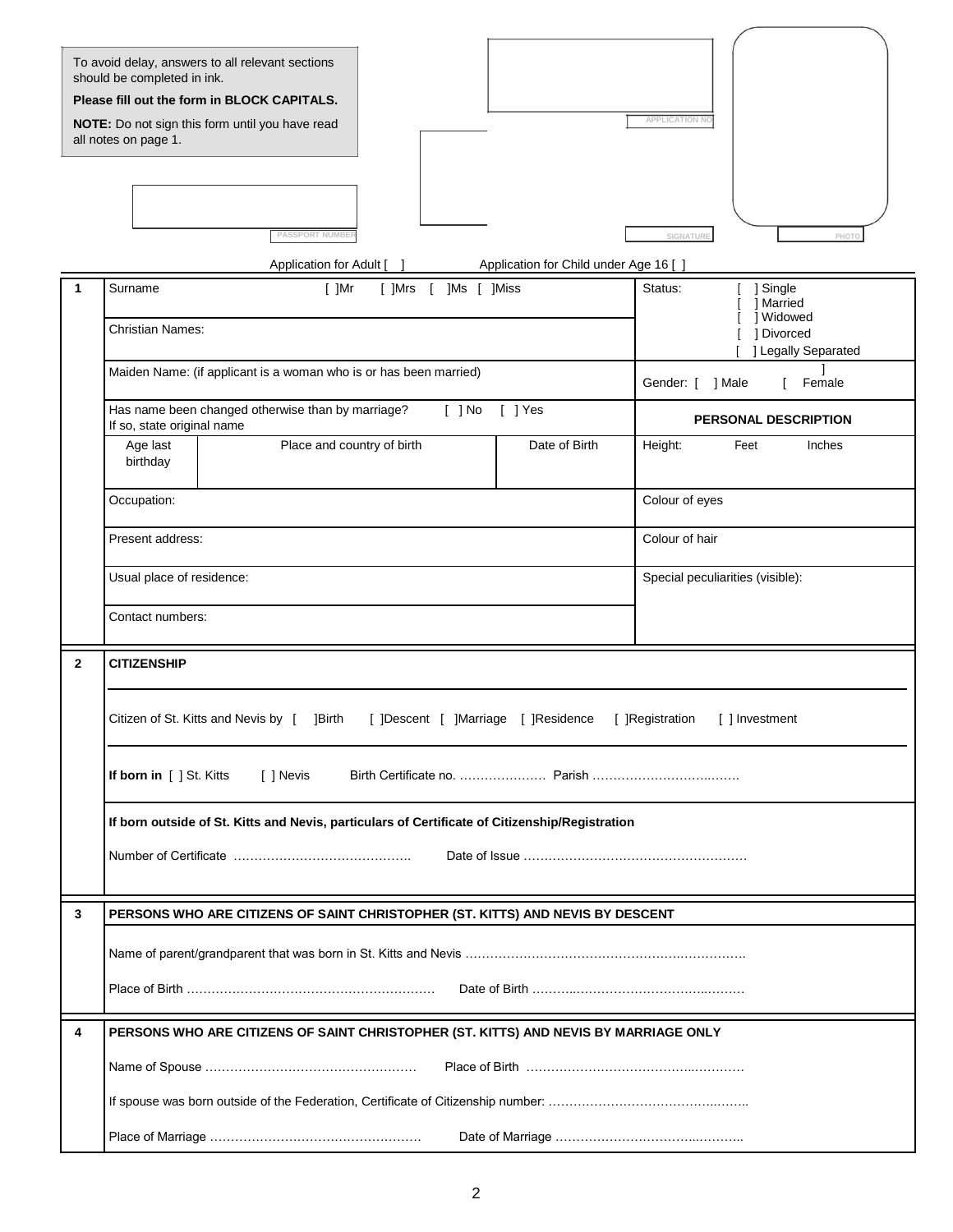| 5 | <b>CHILDREN UNDER 16</b> (if to be included in passport upon initial application)                                                                                                                                                                                                                                                                                                                                                                                                                                                                                                                                                  |         |                            |               |                                            |  |  |  |
|---|------------------------------------------------------------------------------------------------------------------------------------------------------------------------------------------------------------------------------------------------------------------------------------------------------------------------------------------------------------------------------------------------------------------------------------------------------------------------------------------------------------------------------------------------------------------------------------------------------------------------------------|---------|----------------------------|---------------|--------------------------------------------|--|--|--|
|   | <b>Christian Names</b>                                                                                                                                                                                                                                                                                                                                                                                                                                                                                                                                                                                                             | Surname | Place and Country of Birth | Date of Birth | Gender and<br>Relationship<br>to Applicant |  |  |  |
|   |                                                                                                                                                                                                                                                                                                                                                                                                                                                                                                                                                                                                                                    |         |                            |               |                                            |  |  |  |
|   |                                                                                                                                                                                                                                                                                                                                                                                                                                                                                                                                                                                                                                    |         |                            |               |                                            |  |  |  |
|   |                                                                                                                                                                                                                                                                                                                                                                                                                                                                                                                                                                                                                                    |         |                            |               |                                            |  |  |  |
| 6 |                                                                                                                                                                                                                                                                                                                                                                                                                                                                                                                                                                                                                                    |         |                            |               |                                            |  |  |  |
|   |                                                                                                                                                                                                                                                                                                                                                                                                                                                                                                                                                                                                                                    |         |                            |               |                                            |  |  |  |
| 7 | THIS SECTION IS TO BE COMPLETED BY THE PARENT OR LEGAL GUARDIAN OF A CHILD UNDER AGE 16<br><b>DECLARATION</b>                                                                                                                                                                                                                                                                                                                                                                                                                                                                                                                      |         |                            |               |                                            |  |  |  |
|   | the undersigned, hereby apply for the issue of a passport to the above-named child. I declare that<br>the information given in this application is correct to the best of my knowledge and belief, and that the child has not lost the status of Citizen of<br>Saint Christopher (St. Kitts) and Nevis.<br>I further declare (cross out "A" or "B", whichever does not apply):<br>A - that the child has not previously held or applied for a passport of any description;<br>is now attached, and that no other application for a passport has been made since the attached passport or travel document was issued<br>to him/her. |         |                            |               |                                            |  |  |  |
|   |                                                                                                                                                                                                                                                                                                                                                                                                                                                                                                                                                                                                                                    |         |                            |               |                                            |  |  |  |
|   |                                                                                                                                                                                                                                                                                                                                                                                                                                                                                                                                                                                                                                    |         |                            |               |                                            |  |  |  |
| 8 | NOTE: If the child has had a passport which has been lost, cross out A and B and complete Section 10                                                                                                                                                                                                                                                                                                                                                                                                                                                                                                                               |         |                            |               |                                            |  |  |  |
|   | THIS SECTION IS TO BE COMPLETED BY APPLICANT OVER AGE 16                                                                                                                                                                                                                                                                                                                                                                                                                                                                                                                                                                           |         |                            |               |                                            |  |  |  |
|   | I, the undersigned, declare that the information given in the application is correct and                                                                                                                                                                                                                                                                                                                                                                                                                                                                                                                                           |         |                            |               |                                            |  |  |  |
|   | that I have not lost the status of Citizenship of Saint Christopher (St. Kitts) and Nevis<br>а.                                                                                                                                                                                                                                                                                                                                                                                                                                                                                                                                    |         |                            |               |                                            |  |  |  |
|   | that I have not previously held or applied for any passport or<br>b.<br>that all previous passports granted to me have been cancelled other than passport no.  which is now attached and<br>с.<br>that I have not made no other application for a passport since the attached passport was issued to me.                                                                                                                                                                                                                                                                                                                           |         |                            |               |                                            |  |  |  |
|   |                                                                                                                                                                                                                                                                                                                                                                                                                                                                                                                                                                                                                                    |         |                            |               |                                            |  |  |  |
|   |                                                                                                                                                                                                                                                                                                                                                                                                                                                                                                                                                                                                                                    |         |                            |               |                                            |  |  |  |